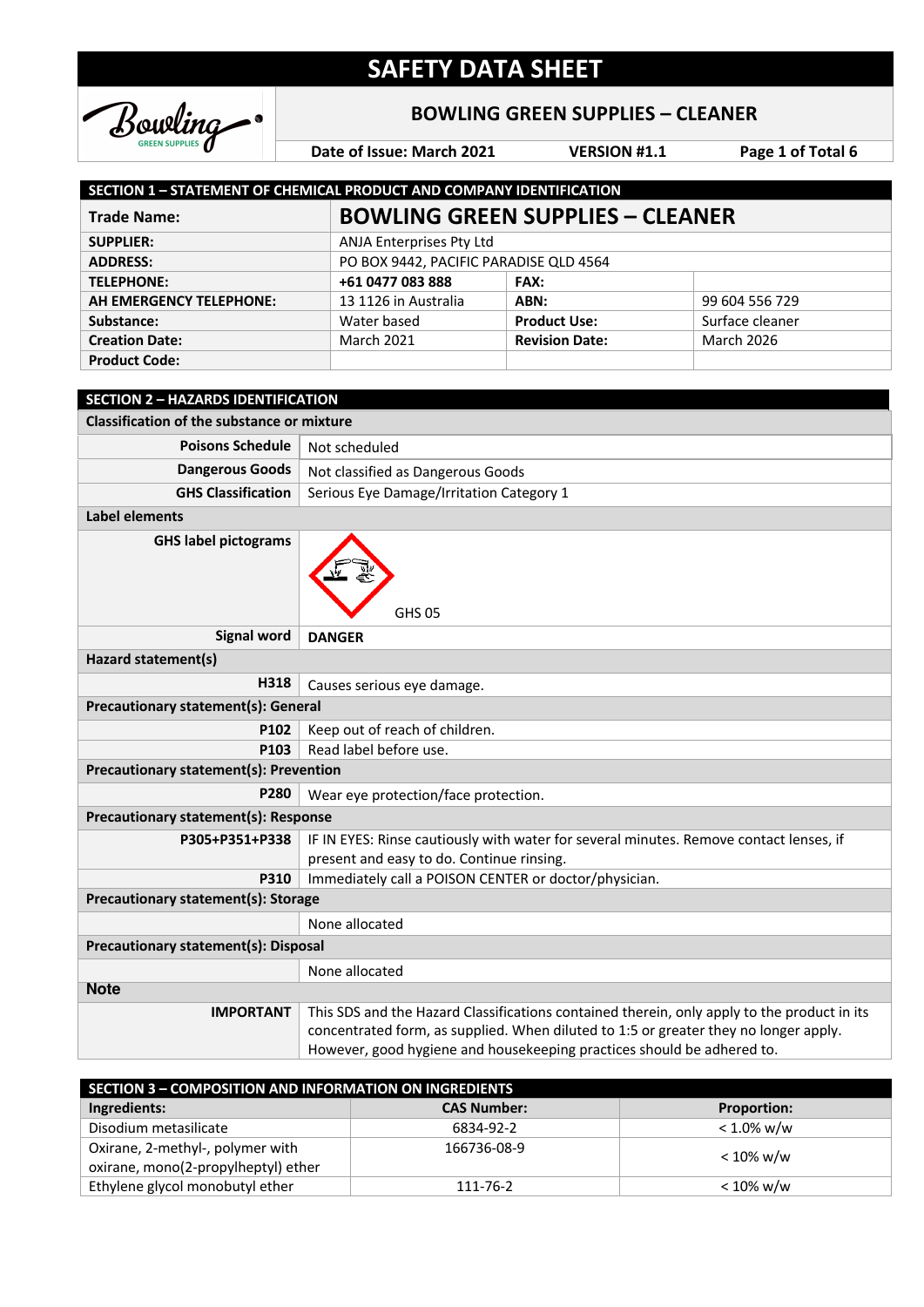

### **BOWLING GREEN SUPPLIES – CLEANER**

**Date of Issue: March 2021 VERSION #1.1 Page 2 of Total 6**

#### Ingredients determined to be nonhazardous determined to be non-

NOTE: Ingredients determined not to be hazardous are present in concentrations that do not exceed the relevant cut-off concentrations as found from NOHSC publication "List of Designated Hazardous Substances" or have been found NOT to meet the criteria of a hazardous substance as defined in the NOHSC publication "Approved Criteria for Classifying Hazardous Substances", or have been found NOT to meet the criteria of a dangerous substance as defined in the GLOBALLY HARMONIZED SYSTEM OF CLASSIFICATION AND LABELLING OF CHEMICALS (GHS), 4th edition United Nations 2011. Listed ingredients may be below the cut-off concentrations for classification as hazardous, but are listed for information purposes and for additive effects.

| <b>SECTION 4 - FIRST AID MEASURES</b> |                                                                                                                                                                                                                                                                               |  |  |
|---------------------------------------|-------------------------------------------------------------------------------------------------------------------------------------------------------------------------------------------------------------------------------------------------------------------------------|--|--|
| <b>Inhalation</b>                     | Remove victim to fresh air away from exposure. Obtain medical attention if symptoms occur.                                                                                                                                                                                    |  |  |
| <b>Skin contact</b>                   | Immediately wash contaminated skin with plenty of soap and water. Remove contaminated                                                                                                                                                                                         |  |  |
|                                       | clothing and wash before re-use. Seek medical advice (e.g. doctor) if irritation, burning or<br>redness persists.                                                                                                                                                             |  |  |
| Eye contact                           | If in eyes, hold eyelids apart and flush the eyes continuously with running water. Remove<br>contact lenses. Continue flushing until advised to stop by the Poisons Information Centre or a<br>doctor, or for at least 15 minutes. Seek immediate medical attention.          |  |  |
| Ingestion                             | Do NOT induce vomiting. Do NOT attempt to give anything by mouth to an unconscious person.<br>Rinse mouth thoroughly with water immediately. Give water to drink. If vomiting occurs, give<br>further water to achieve effective dilution. Seek medical advice (e.g. doctor). |  |  |
| <b>Advice to Doctor</b>               | Treat symptomatically.                                                                                                                                                                                                                                                        |  |  |
| <b>Scheduled Poisons</b>              | Poisons Information Centre in each Australian State capital city or in Christchurch, New Zealand<br>can provide additional assistance for scheduled poisons. (Phone Australia 131126 or New<br>Zealand 0800 764 766).                                                         |  |  |
| <b>First Aid Facilities</b>           | Eye wash station. Normal washroom facilities.                                                                                                                                                                                                                                 |  |  |

| <b>SECTION 5 - FIRE FIGHTING MEASURES</b> |                                                                                               |  |
|-------------------------------------------|-----------------------------------------------------------------------------------------------|--|
| <b>Fire and Explosion</b>                 | Non-flammable liquid. However, on evaporation of the aqueous component, the residual          |  |
| <b>Hazards</b>                            | material may burn.                                                                            |  |
| <b>Extinguishing Media</b>                | Use an extinguishing media suitable for surrounding fires.                                    |  |
| <b>Fire Fighting</b>                      | Keep containers exposed to extreme heat cool with water spray. Fire fighters to wear self-    |  |
|                                           | contained breathing apparatus if risk of exposure to products of combustion or decomposition. |  |
| <b>Flash Point</b>                        | None                                                                                          |  |

| <b>SECTION 6 - ACCIDENTAL RELEASE MEASURES</b> |                                                                                                                                                                                                                                                                                                                                                                                                                                                                                                                                                                                                                                                                                                |  |
|------------------------------------------------|------------------------------------------------------------------------------------------------------------------------------------------------------------------------------------------------------------------------------------------------------------------------------------------------------------------------------------------------------------------------------------------------------------------------------------------------------------------------------------------------------------------------------------------------------------------------------------------------------------------------------------------------------------------------------------------------|--|
| <b>Emergency Procedures</b>                    | Minor spills do not normally need any special clean-up measures - rinse with water.                                                                                                                                                                                                                                                                                                                                                                                                                                                                                                                                                                                                            |  |
|                                                | In the event of a major spill, prevent spillage from entering drains or water courses. Wear<br>appropriate personal protective equipment and clothing to prevent exposure. Increase<br>ventilation. As a water based product, if spilt on electrical equipment the product will cause<br>short-circuits. If possible contain the spill. Place inert absorbent material onto spillage. Collect<br>the material and place into a suitable labelled container. Dispose of waste according to the<br>applicable local and national regulations. If contamination of sewers or waterways occurs<br>inform the local water and waste management authorities in accordance with local<br>regulations. |  |

| SECTION 7 - HANDLING AND STORAGE |                                                                                                                                                                                                      |  |
|----------------------------------|------------------------------------------------------------------------------------------------------------------------------------------------------------------------------------------------------|--|
| <b>Handling</b>                  | Avoid contact with incompatible materials. When handling, DO NOT eat, drink or smoke. Keep                                                                                                           |  |
|                                  | containers closed at all times. Avoid physical damage to containers. Always wash hands with                                                                                                          |  |
|                                  | soap and water after handling.                                                                                                                                                                       |  |
| <b>Storage</b>                   | Store in a cool, dry, well-ventilated area, out of direct sunlight. Protect from freezing. Store in<br>suitable, labelled containers. Keep containers tightly closed. Ensure that storage conditions |  |
|                                  | comply with applicable local and national regulations.                                                                                                                                               |  |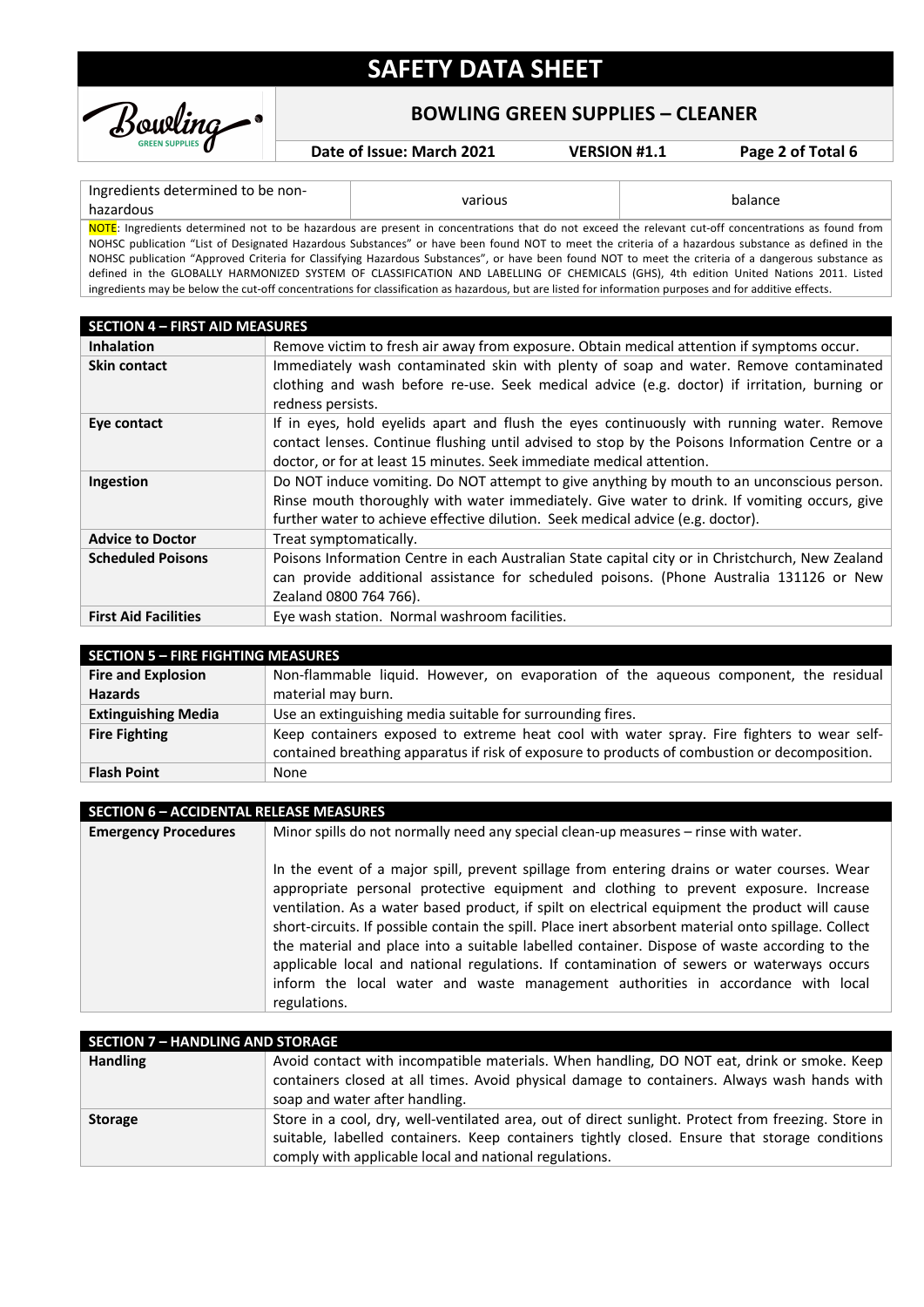Bowling

### **BOWLING GREEN SUPPLIES – CLEANER**

**Date of Issue: March 2021 VERSION #1.1 Page 3 of Total 6**

|                            | <b>SECTION 8 - EXPOSURE CONTROLS AND PERSONAL PROTECTION</b>                                                                                                                                                                                                                                                                                                                                                                                                                                                                                                                                                                              |
|----------------------------|-------------------------------------------------------------------------------------------------------------------------------------------------------------------------------------------------------------------------------------------------------------------------------------------------------------------------------------------------------------------------------------------------------------------------------------------------------------------------------------------------------------------------------------------------------------------------------------------------------------------------------------------|
| <b>Exposure Limits</b>     | National Occupational Exposure Limits, as published by National Occupational Health & Safety                                                                                                                                                                                                                                                                                                                                                                                                                                                                                                                                              |
|                            | Commission:                                                                                                                                                                                                                                                                                                                                                                                                                                                                                                                                                                                                                               |
|                            | Time-weighted Average (TWA):                                                                                                                                                                                                                                                                                                                                                                                                                                                                                                                                                                                                              |
|                            | None established for product.                                                                                                                                                                                                                                                                                                                                                                                                                                                                                                                                                                                                             |
|                            | Ethylene glycol monobutyl ether: 20ppm, (96.9 mg/m3)                                                                                                                                                                                                                                                                                                                                                                                                                                                                                                                                                                                      |
|                            | Short Term Exposure Limit (STEL):                                                                                                                                                                                                                                                                                                                                                                                                                                                                                                                                                                                                         |
|                            | None established for product.                                                                                                                                                                                                                                                                                                                                                                                                                                                                                                                                                                                                             |
|                            | Ethylene glycol monobutyl ether: 50 ppm, (242 mg/m3)                                                                                                                                                                                                                                                                                                                                                                                                                                                                                                                                                                                      |
| <b>Ventilation</b>         | Use with adequate ventilation.                                                                                                                                                                                                                                                                                                                                                                                                                                                                                                                                                                                                            |
| <b>Personal Protective</b> | Use good occupational work practice. The use of protective clothing and equipment depends                                                                                                                                                                                                                                                                                                                                                                                                                                                                                                                                                 |
| <b>Equipment</b>           | upon the degree and nature of exposure. The following protective equipment should be<br>available;                                                                                                                                                                                                                                                                                                                                                                                                                                                                                                                                        |
| <b>Eye Protection</b>      | Safety glasses with full face shield should be used for handling concentrate in quantity, cleaning                                                                                                                                                                                                                                                                                                                                                                                                                                                                                                                                        |
|                            | up spills, decanting, etc. Eye protection devices should conform to relevant regulations. Eye                                                                                                                                                                                                                                                                                                                                                                                                                                                                                                                                             |
|                            | protection should conform with Australian/New Zealand Standard AS/NZS 1337 - Eye Protectors                                                                                                                                                                                                                                                                                                                                                                                                                                                                                                                                               |
|                            | for Industrial Applications.                                                                                                                                                                                                                                                                                                                                                                                                                                                                                                                                                                                                              |
| <b>Hand Protection</b>     | Wear gloves of impervious material such as butyl rubber, natural latex, neoprene, PVC and<br>nitrile - to handle in quantity, clean up spills, decanting, etc. Final choice of appropriate gloves<br>will vary according to individual circumstances. i.e. methods of handling or according to risk<br>assessments undertaken. Occupational protective gloves should conform to relevant<br>regulations. Reference should be made to AS/NZS 2161.1: Occupational protective gloves -<br>Selection, use and maintenance.                                                                                                                   |
| <b>Body Protection</b>     |                                                                                                                                                                                                                                                                                                                                                                                                                                                                                                                                                                                                                                           |
|                            | Suitable protective workwear, e.g. rubber or plastic apron, sleeves, boots and cotton overalls<br>buttoned at neck and wrist are recommended. Chemical resistant apron is recommended where<br>large quantities are handled.                                                                                                                                                                                                                                                                                                                                                                                                              |
| Respirator                 | Generally not required for typical applications with diluted solutions as per label directions.<br>If engineering controls are not effective in controlling airborne exposure then an approved<br>respirator with a replaceable vapor/mist filter should be used. Refer to relevant regulations for<br>further information concerning respiratory protective requirements. Reference should be made<br>to Australian Standards AS/NZS 1715, Selection, Use and Maintenance of Respiratory Protective<br>Devices; and AS/NZS 1716, Respiratory Protective Devices, in order to make any necessary<br>changes for individual circumstances. |

| <b>SECTION 9 - PHYSICAL AND CHEMICAL PROPERTIES</b> |                             |                          |                    |
|-----------------------------------------------------|-----------------------------|--------------------------|--------------------|
| <b>Physical State</b>                               | Non-viscous liquid          | Colour                   | Orange             |
| Odour                                               | mild odour                  | <b>Specific Gravity</b>  | 1.0-1.04 @ 20 °C   |
| <b>Boiling Point</b>                                | Approximately 100 °C        | <b>Freezing Point</b>    | Approximately 0 °C |
| <b>Vapour Pressure</b>                              | Not available               | <b>Vapour Density</b>    | Not available      |
| <b>Flash Point</b>                                  | Not flammable               | <b>Flammable Limits</b>  | none               |
| <b>Water Solubility</b>                             | Miscible in all proportions | pH                       | $9.0 - 10.0$ neat  |
| <b>Volatile Organic</b>                             | Ca $3\%$ v/v                | <b>Per Cent Volatile</b> | Ca 95 % v/v        |
| Compounds (VOC)                                     |                             |                          |                    |
| <b>Viscosity</b>                                    | Not available               | <b>Odour Threshold</b>   | Not available      |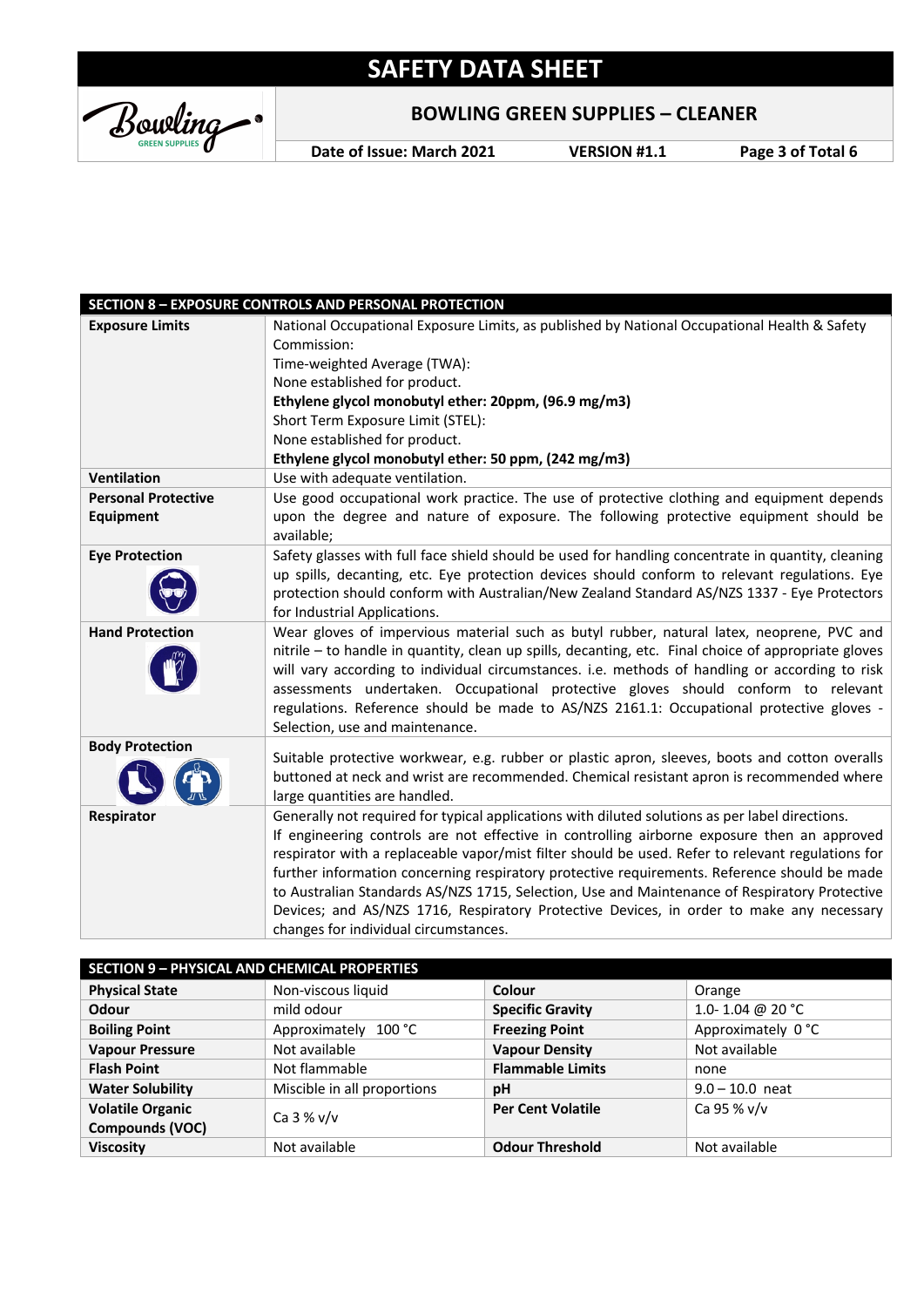

### **BOWLING GREEN SUPPLIES – CLEANER**

**Date of Issue: March 2021 VERSION #1.1 Page 4 of Total 6**

| <b>SECTION 10 - STABILITY AND REACTIVITY</b>  |                                                                                                                               |
|-----------------------------------------------|-------------------------------------------------------------------------------------------------------------------------------|
| Reactivity                                    | Stable at normal temperatures and pressure.                                                                                   |
| <b>Conditions to Avoid</b>                    | Extremes of temperature and direct sunlight.                                                                                  |
| Incompatibilities                             | Reducing agents, oxidizing agents.                                                                                            |
| <b>Hazardous</b>                              |                                                                                                                               |
| Decomposition                                 | Thermal decomposition may result in the release of toxic and/or irritating fumes.                                             |
|                                               |                                                                                                                               |
| <b>SECTION 11 - TOXICOLOGICAL INFORMATION</b> |                                                                                                                               |
| POTENTIAL HEALTH EFFECTS                      |                                                                                                                               |
|                                               | No adverse health effects expected if the product is handled in accordance with this Safety Data Sheet and the product label. |
|                                               | Symptoms or effects that may arise if the product is mishandled and overexposure occurs are:                                  |
| <b>Inhalation</b>                             | Inhalation of mists or aerosols can produce mucous membrane and respiratory irritation.                                       |
|                                               | Aerosols of this product containing ingredient ethylene glycol monobutyl ether may cause                                      |
|                                               | central nervous system effects if inhaled.                                                                                    |
| <b>Skin contact</b>                           | May be slightly irritating to skin.                                                                                           |
| Eye contact                                   | Concentrated product causes eye irritation. Eye contact with concentrate will cause stinging,                                 |
|                                               | blurring, tearing. Contact with concentrated product may cause serious eye damage.                                            |
| Ingestion                                     | Ingestion of this product may irritate the gastric tract causing nausea and vomiting. This product                            |
|                                               | containing ethylene glycol mono butyl ether may cause headache, dizziness, light-headedness,                                  |
|                                               | confusion, and passing out, and may damage the liver and kidneys on ingestion.                                                |
| <b>Chronic exposure</b>                       | Possible red blood cell changes (moderate exposure), kidney or liver damage (high exposure).                                  |
| <b>Toxicology Information</b>                 | Not toxic, based on ingredients. Oral LD50 (ATE calculated) : > 5000 mg/kg                                                    |
| <b>Carcinogen Status</b>                      |                                                                                                                               |
| <b>NOHSC</b>                                  | No significant ingredient is classified as carcinogenic by NOHSC.                                                             |
| <b>NTP</b>                                    | No significant ingredient is classified as carcinogenic by NTP.                                                               |
| <b>IARC</b>                                   | No significant ingredient is classified as carcinogenic by IARC.                                                              |
| <b>Respiratory sensitisation</b>              | Not expected to be a respiratory sensitizer.                                                                                  |
| <b>Skin Sensitisation</b>                     | Not considered to be a skin sensitiser hazard.                                                                                |
| <b>Germ cell mutagenicity</b>                 | Not considered to be a mutagenic hazard.                                                                                      |
| <b>Reproductive Toxicity</b>                  | Not considered to be toxic to reproduction.                                                                                   |
| <b>STOT-single exposure</b>                   | Not expected to cause toxicity to a specific target organ.                                                                    |
| <b>STOT-repeated exposure</b>                 | Not expected to cause toxicity to a specific target organ.                                                                    |
| <b>Aspiration Hazard</b>                      | Not expected to be an aspiration hazard.                                                                                      |

| <b>SECTION 12 - ECOLOGICAL INFORMATION</b> |                                                                                                  |
|--------------------------------------------|--------------------------------------------------------------------------------------------------|
| Eco-toxicity                               | Not harmful to aquatic life. LC50 > 100mg/L.                                                     |
| Product (as sold)                          | Acute Aquatic Toxicity (Calculated) LC50: 308 - 2380 mg/L.                                       |
|                                            | <b>Acute Aquatic Toxicity NOT HAZARDOUS</b>                                                      |
| Eco-toxicity                               | Not harmful to aquatic life. LC50 > 100mg/L.                                                     |
| <b>Product (at use dilution</b>            | Acute Aquatic Toxicity (Calculated) LC50: 30,800 - 238,000 mg/L.                                 |
| $1:100$ rinse)                             | Acute Aquatic Toxicity NOT HAZARDOUS                                                             |
| <b>Persistence and</b>                     | Readily biodegradable, based on ingredients.                                                     |
| degradability                              |                                                                                                  |
| <b>Bio accumulative</b>                    | No bioaccumulation is expected.                                                                  |
| potential                                  |                                                                                                  |
| <b>Mobility in soil</b>                    | Due to its physico-chemical characteristics, highly mobile in the environment and will partition |
|                                            | to the aquatic compartment.                                                                      |
| <b>Other adverse effects</b>               | Not available                                                                                    |
| <b>Environmental Protection</b>            | Prevent large amounts of this material into waterways.                                           |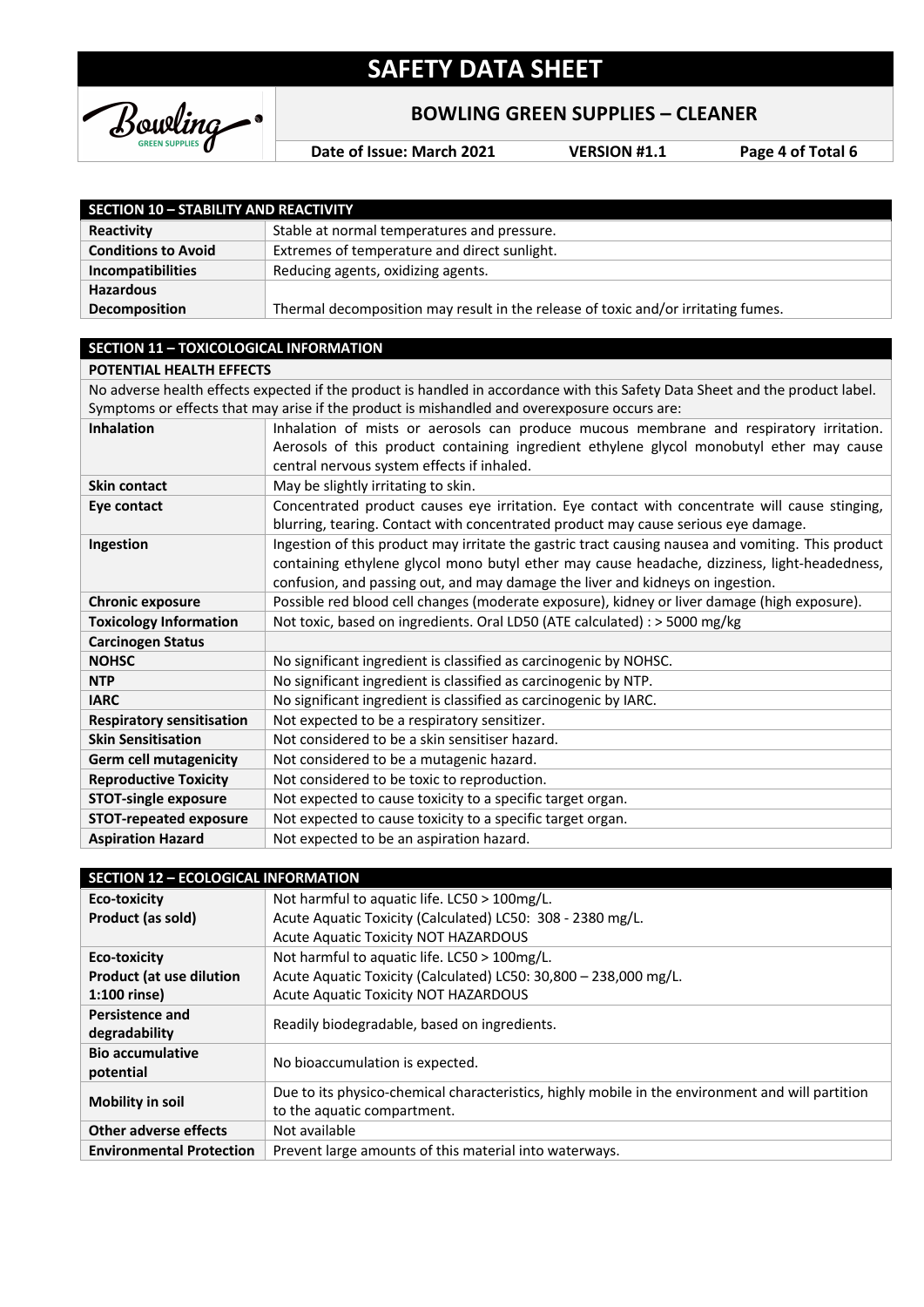

#### **BOWLING GREEN SUPPLIES – CLEANER**

**Date of Issue: March 2021 VERSION #1.1 Page 5 of Total 6**

#### **SECTION 13 – DISPOSAL CONSIDERATIONS**

Dispose of waste according to applicable local and national regulations. Do not allow into drains or watercourses or dispose of where ground or surface waters may be affected. Wastes including emptied containers are controlled wastes and should be disposed of in accordance with all applicable local and national regulations.

| <b>SECTION 14 - TRANSPORT INFORMATION</b> |                |  |
|-------------------------------------------|----------------|--|
| <b>Labels Required</b>                    |                |  |
| ADG                                       | None allocated |  |
| <b>IMDG Marine Pollutant</b>              | None allocated |  |
| <b>HAZCHEM</b>                            | None allocated |  |
| Land Transport (ADG)                      |                |  |
| <b>UN Number</b>                          | None allocated |  |
| <b>Proper Shipping Name</b>               | None allocated |  |
| <b>ADG Code</b>                           | None allocated |  |
| <b>HAZCHEM Code</b>                       | None allocated |  |
| <b>Special Provisions</b>                 | None allocated |  |
| <b>Packing Group</b>                      | None allocated |  |
| <b>Packaging Method</b>                   | None allocated |  |
| <b>Segregation</b>                        | None allocated |  |
|                                           |                |  |

| <b>SECTION 15 - REGULATORY INFORMATION</b> |                                                                                           |  |  |
|--------------------------------------------|-------------------------------------------------------------------------------------------|--|--|
| <b>GHS Classification</b>                  | Classified as Hazardous according to the Globally Harmonised System of Classification and |  |  |
|                                            | labelling of Chemicals (GHS) including Work, Health and Safety regulations, Australia.    |  |  |
| <b>SUSMP</b>                               | Not scheduled                                                                             |  |  |
| ADG Code                                   | None allocated                                                                            |  |  |
| <b>AICS</b>                                | All ingredients present on AICS.                                                          |  |  |

| <b>SECTION 16 - OTHER INFORMATION</b> |                                                                                                                      |  |  |  |
|---------------------------------------|----------------------------------------------------------------------------------------------------------------------|--|--|--|
| <b>Issue Date</b>                     | $1st$ March 2021                                                                                                     |  |  |  |
| <b>Version Number</b>                 | V 1.1 GHS classification & revision.                                                                                 |  |  |  |
| <b>Abbreviations and</b>              | ADG Code: Australian Code for the Transport of Dangerous Goods by Road and Rail.                                     |  |  |  |
| acronyms                              | AICS: Australian Inventory of Chemical Substances.<br><b>CAS Number:</b> Chemical Abstracts Service Registry Number. |  |  |  |
|                                       |                                                                                                                      |  |  |  |
|                                       | <b>GHS:</b> Globally Harmonized System of Classification and Labelling of Chemicals                                  |  |  |  |
|                                       | HAZCHEM: An emergency action code of numbers and letters which gives information to emergency                        |  |  |  |
|                                       | services.                                                                                                            |  |  |  |
|                                       | HSIS: Hazardous Substances Information System                                                                        |  |  |  |
|                                       | <b>IARC:</b> International Agency for Research on Cancer.                                                            |  |  |  |
|                                       | NOHSC: National Occupational Health and Safety Commission.                                                           |  |  |  |
|                                       | NTP: National Toxicology Program (USA).                                                                              |  |  |  |
|                                       | <b>SDS: Safety Data Sheet</b>                                                                                        |  |  |  |
|                                       | <b>STEL:</b> Short Term Exposure Limit.                                                                              |  |  |  |
|                                       | <b>SUSMP:</b> Standard for the Uniform Scheduling of Medicines and Poisons.<br><b>TWA:</b> Time Weighted Average.    |  |  |  |
|                                       |                                                                                                                      |  |  |  |
|                                       | <b>UN Number:</b> United Nations Number.                                                                             |  |  |  |
| Literature references                 | Preparation of Safety Data Sheets for Hazardous Chemicals – Code of Practice (Safe Work Australia)                   |  |  |  |
|                                       | GHS Hazardous Chemical Information List (Safe Work Australia)                                                        |  |  |  |
|                                       | Guidance on the Classification of Hazardous Chemicals under the WHS Regulations.                                     |  |  |  |
|                                       | Global Harmonized System of Classification and Labelling of Chemicals (GHS)                                          |  |  |  |
|                                       | "Australian Exposure Standards". Safework Australia                                                                  |  |  |  |
|                                       | Australian Code For The Transport Of Dangerous Goods By Road And Rail                                                |  |  |  |